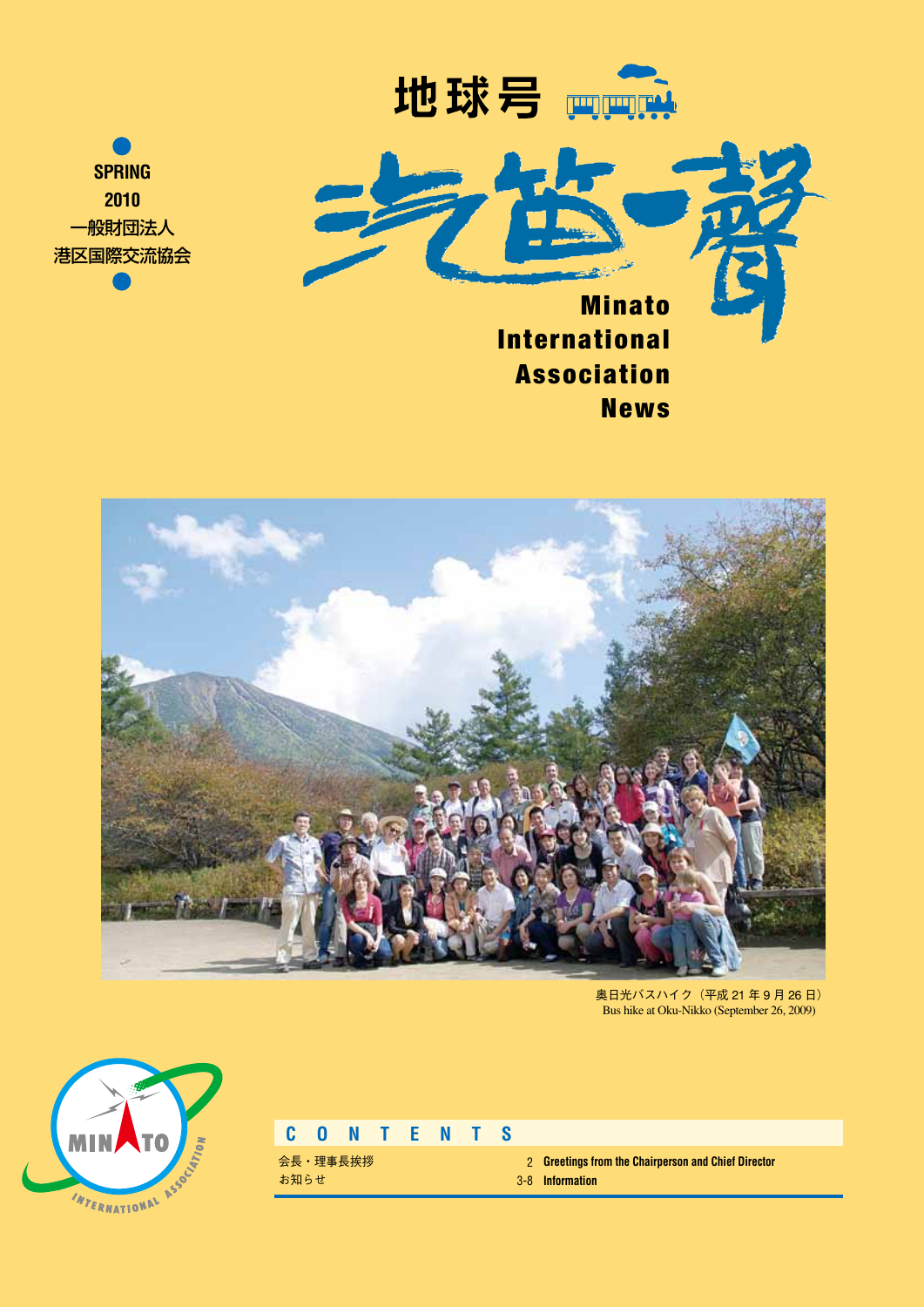## ■ 会長挨拶



 時のたつのは早いもので港区国際交流協会 (MIA) が創立をしたのは 1992年。 そして 17 年目の 2009 年、協会は一般財団法人として 独立いたしました。会員数も 300 人を越え、学 生から 80 歳を越える方々が港区在住のみならず 地方からも、又、外国籍の方々も米、露をはじめ

アジア、南米の方々も会員となって国際交流協会を支えて下さっ ています。

 現在国連加盟国は 192 ヵ国ですが、その約半数近くの 78 ヵ国 大使館が港区に集まっていて、港区は日本の中の国連所在地みた いな存在です。約22万人の人口の10パーセントが外国人登録者、 そして区の税収の 20 パーセントをおぎなってくれています。

 MIA は年に 2 回ほど各国の国別紹介日を設け、その国の大使館 が自国の紹介と共に踊りや食物なども披露して下さり、人種、宗教、 政治にこだわらず人と人との交流を行っております。また英語、中 国語、スペイン語など地球上で広く使用されている言葉のクラスを 設け会員以外の方々も勉強に来ていただいております。

 私の希望は、港区に皆様が何時でも集まってリラックスしたムー ドでお茶を飲み又はワインを飲み交わしてお互いの国や人々を深 く知り合うコミュニケイションの場の国際交流会館をつくること です。そこは港区のみならず日本中、世界中の、国際交流会の人々 の和の場になってもらいたいのです。人々が直接語り合い、理解 しあえば愛と平和が生まれるのです。

会長 兼高 かおる

# ■ 心の底から参加しよう!



一般財団法人となった港区国際交流協会が独 自の国際交流事業を開拓するには会員の意識が 変革されなければ、というテーマは少しずつ浸 透してきているようです。

 国際交流と国際理解の現場に臨みたいという 人々は増えてきています。だがなぜか享受型、

エンジョイ型が多く、交流や理解の発信や現場 に携わろうとするところまで行かない人々も多く、つまり観客型

であって実行型ではない人がよく見受けられます。 今日では日本国内に国際交流協会は多数あるのですが、ホーム ステイを実施しているところは別として、外国人を呼んでのイベ ント型が多いのではと思います

 外国籍の人々が多く住む都市でも国際交流や国際理解事業は 往々にして、パターン化する傾向にあると考えます。人間と人間 が出会い真に心の底から理解を深めるという原点を見失わないよ うに務めたいと考え行動できればと思います。

理事長 見上 良也

# ■ 「汽笛一聲」由来

「汽笛一聲新橋を … | で始まる鉄道唱歌。新橋横浜間の鉄道は、 港区新橋駅を日本初のターミナル駅として 1872年 (明治5)年 に開業した。イギリスから輪入の機関車、アメリカ人設計による 駅舎など、まさに、「国際的交流」の贈物だった。

 港区国際交流協会は、その発足時に、これから邁進する協会と 日本初の港区新橋駅の文明開化を重ねてこの会報名となった。

理事長 見上 良也

# ■ Greetings from the Chairperson

Time has passed so quickly since the Minato International Association (MIA) was established in 1992. In 2009, 17 years later, the association became an independent organization. The number of its members has increased to more than 300 people, ranging from students to the elderly over 80 years of age. MIA comprises not only Minato City residents but also people living in surrounding areas. Among its members are people from other parts of Asia, South America, the United States, and Russia, all of whom support the association.

Today, there are 192 members in the United Nations, and Minato City is home to embassies of nearly half that number, or 78, making our city seem like the center of the United Nations in Japan. Registered foreign residents make up 10% of Minato's total population of around 220,000, and they supplement approximately 20% of the city's tax revenues.

Twice a year, MIA holds a one-day event dedicated to showcasing a particular nation. People from the embassy of that nation come to talk about their country and give demonstrations of traditional dances, food, and other aspects of their culture. Everyone engages in friendly exchanges regardless of race, religion, or political views. In addition, the association offers classes in various languages from around the world, such as English, Chinese, and Spanish, and many people both members and nonmembers—come to enjoy learning together.

My dream is to build an international exchange hall that will act as a kind of communication center where everyone can get together in Minato City at anytime and relax over tea or wine and learn more about each other's country and people. Hopefully, the hall will be a place of *wa* (harmony) for not only MIA but also international associations across Japan and around the world. I believe that love and peace are bound to grow if people talk with each other directly and understand one another.

Kaoru Kanetaka, Chairperson

# ■ Let's Participate with All Our Hearts!

MIA members need to change how they think in order to develop independent international exchange programs, and the association which has become an independent organization—is slowly growing in terms of this theme.

There is an increasing number of people who are interested in attending events that promote international exchange and international understanding. However, for some reason, most people prefer to take a passive rather than an active role in these events. In other words, we often see people who have no incentive and are reluctant to do any actual work.

Today, there are many international associations in Japan, and apart from those that conduct homestay programs, many are of the type that simply hold events to which foreign residents are invited.

Even in a city where there are many people from foreign countries, we may fall into a rut if we have too many programs for international exchange and international understanding. I hope that we can think and act in such a way that we do not lose sight of our original objective, which is to help people get to know each other with a sincere desire to understand one another.

Yoshiya Mikami, Chief Director

# ■ **Origin of the Name Kiteki Issei**

There is a famous railroad song that starts with the words "*Kiteki issei, Shimbashi o*" (with whistle blowing, the train leaves Shimbashi). The railroad that runs between Shimbashi and Yokohama began operation in 1872 (the fifth year of the Meiji era). Shimbashi Station, in Minato City, was the first terminal station in Japan. With locomotives imported from the United Kingdom and train stations designed by Americans, this railroad was truly a wonderful product of international exchange.

MIA chose the opening phrase of this song as the name of its newsletter to honor the cultural enlightenment represented by Japan's first railroad terminal station (Minato City's Shimbashi Station) and to symbolize the start of the association's journey and its continuation toward the future.

Yoshiya Mikami, Chief Director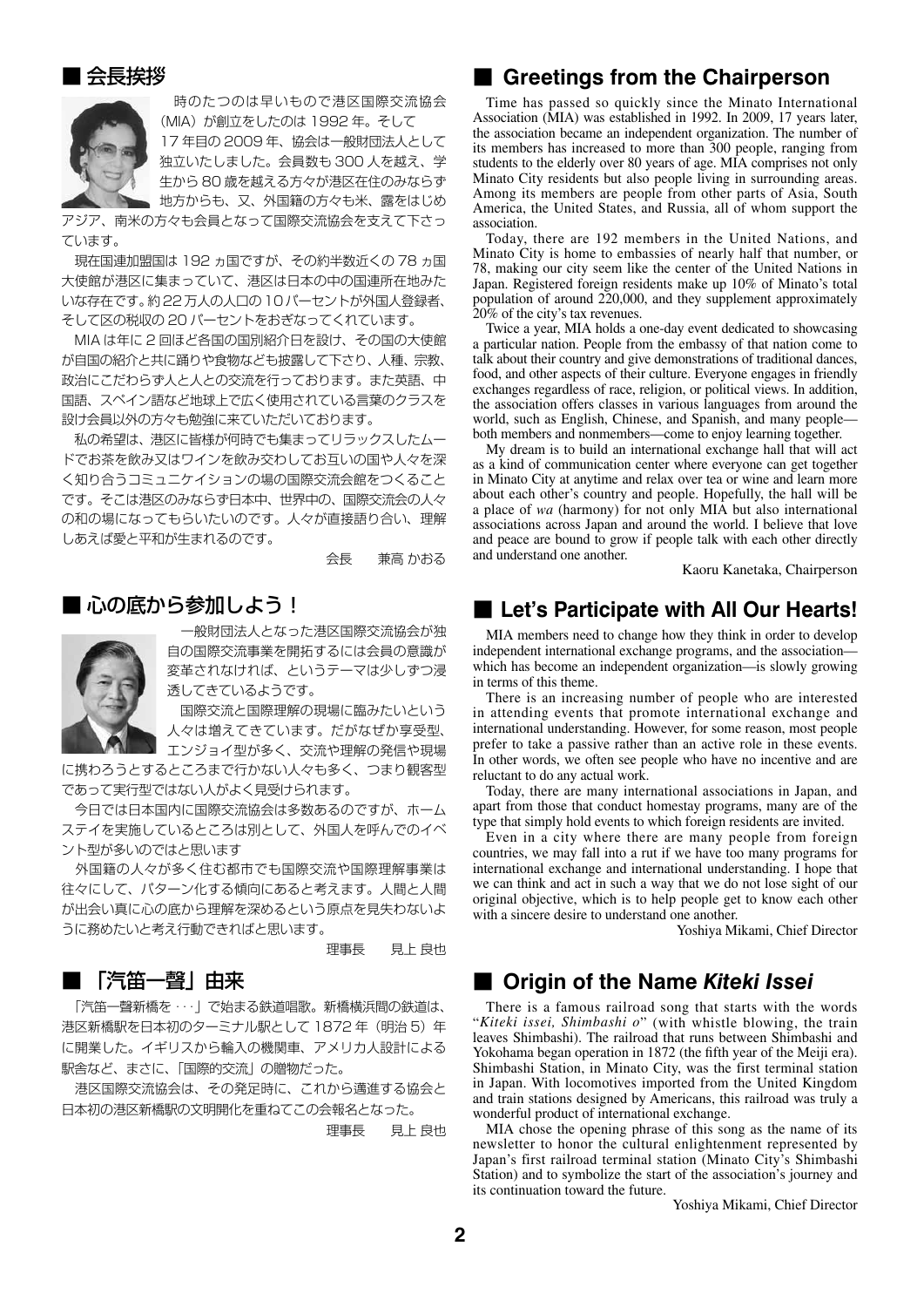# 文化エクスチェンジグループ **Cultural Exchange Group**

### 皆さん!

 カタコト英語やカタカナ英語で外国の方と仲良くなりたいとか お話がしたいとか思われたことはありませんか?そして、◎外国 の文化や風習を理解することで日本をもっと良く知りたい。◎日 本や日本人に期待されていることを知り、自分の生き方を考えた い。◎自分の会話力や表現力を試したい、もっと磨きたい。◎外 国語の力を活かして社会貢献をしたい。 などなど

 そんな願いへのキッカケを与えてくれるの が私たちのグループの活動です。次にご紹介 するイベントを自ら企画したり、実行したり しながらそれらを実現していきます。皆さん の特技や趣味や経験などを大いにイベントに 生かしていただこうということです。ご一緒 に有意義な時間を過ごしませんか。

### 主なイベント

・交流サロン(隔月 1 回、金曜日夜)

 例えば日本のお正月の紹介をするとか毎回テーマを選定し、ほ ぼ 2 か月に一回の割で開催する外国の方との交流会です。

・ニューイヤーパーティ(1 月)

 各国の大使、区長などをお招きして開催する新年会です。普段 お目にかかることができない懐かしい方との再会やイベントなど で盛り上がります。

・ハイキング(春)、バスハイク(秋)

 関東近県の名所旧跡やハイキングコースを体験する中で、外国 に行かなくとも参加者の方と自由に文化交流ができます。

・国別紹介(年 2 回)

大使館とタイアップし、そのお国の文化や歴史、風習、食文化な どをご紹介いただきます。

近藤 誠



Attention, Everyone!

Even though their English is broken or mispronounced, there are Japanese people who want to become friends with foreigners. They want to learn more about their own country by understanding foreign cultures and customs or wish to know what people expect of Japan and the Japanese. Their thoughts range from *I want to think about my own lifestyle* to *I want to test my conversational and expressive skills*. They have a desire to contribute to society by making the most of their foreign-language abilities.

Our group organizes activities that are perfect opportunities for such people to use their skills, interests, and experience to the fullest. Why not enjoy these worthwhile activities with us and with them?

### **Main Events**

• Friendship Lounge (Bimonthly on a Friday Night)

These get-togethers with Japanese and foreign residents are organized around themes, such as "New Year's in Japan." The event is held about once every other month.

• New Year's Party (January)

Ambassadors of various countries are invited to this New Year's party, as is the mayor of Minato City. It is an exciting gathering with fun activities and familiar people whom you do not often get to meet.

• Hiking (in Spring) and Bus Hike (in Fall)

As you visit famous sites in neighboring prefectures in the Kanto Area and explore hiking trails, you can have intercultural exchanges with the other participants without leaving Japan.

• Introduction of Individual Foreign Countries (Semiannually)

Working together with various embassies, we invite guest speakers to talk about their countries' culture, history, customs, and food.

Makoto Kondo

# ユースチーム **Youth Team**

今、青年団の結成はなかなか難しい。誰もが多忙を極めている。 学生はアルバイト、社会人は残業に追われている。それでも若さ の醍醐味を見逃したくない。若い者なりの発想がある。港区国際 交流協会ではいろいろな国から日本にやってきた若者仲間が力を 合わせて何かを実行する機会を待っていてくれる。時には、いつ もの生活とは違う活動をしてみたくなる。互いの悩みも打ち明け 合ってみたい。将来の夢を分かち合ってみたい。怒りや悲しみも 発散してみたい。

 2009 年秋には港区の保有している「箱根 ニコニコ高原学園」に一泊して「お見合いは 是か否か」について熱くディベイトし、温泉 で裸の付き合いをし、いろいろなゲームで交 流を深めた。

 我々若者が率先して地球を支えなくてどう する。そんな意気込みを世界中の若者と共有 したいものである。

中野 義子



Today, it is difficult to form a community youth group. Everyone is extremely busy. Students have part-time jobs, and working people always work overtime. However, we do not want to let the zest of youth go untapped. There are ideas that only the young can come up with. At MIA, there are all kinds of opportunities just waiting for you to accomplish something by combining the strength of young people who have come to Japan from various countries around the world. Sometimes you simply want to go out and do something different. Perhaps you want to discuss your problems with someone or talk about your dreams for the future. You may also want to release some stress or vent your frustrations.

In the fall of 2009, we stayed overnight at Hakone Nikoniko Kogen Gakuen School, which belongs to Minato City, and had a heated debate over the topic "Do you agree or disagree with *omiai* (arranged marriages)?" Our friendship was strengthened through various games and by "baring it all" in the hot springs together.

What will happen to the world if youth like us do not take the initiative to support it? I want this enthusiasm to be shared by all the young people around the world.

Yoshiko Nakano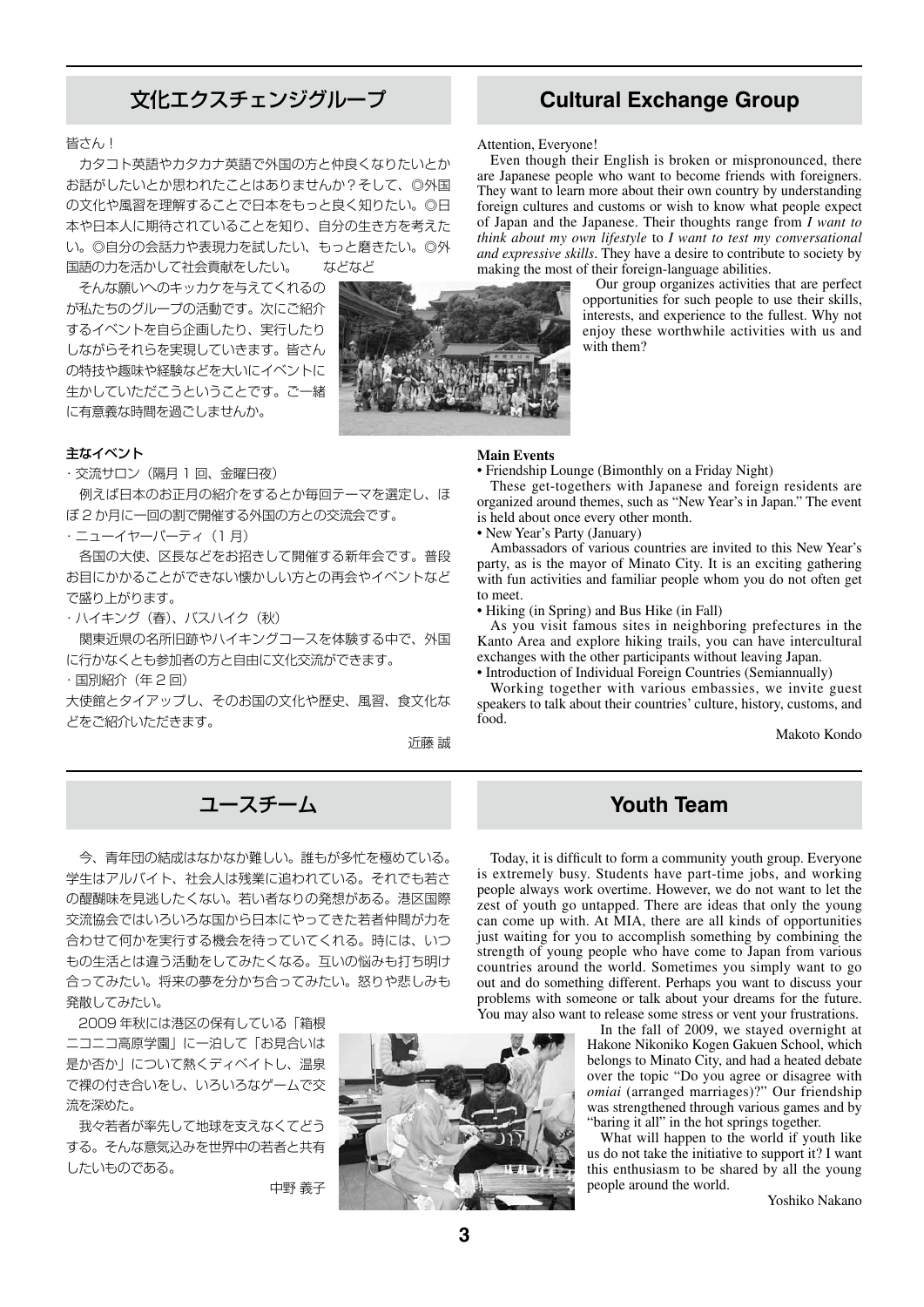□ 何のための活動

 国際理解を深め、国際友好交流・親善関係を推し進めるため の、国際交流についての広報や調査・研究、国際理解や国際事 情などについての講座、展示会などを企画し、他のグループ・ チームや行政など協力して実施します。

- □ どんなことをするの
	- 1 地球号「汽笛一聲」の発行
	- 2 「かわらばん」の発行
	- 3 「こうさてん」の発行
	- 4 ウエブサイト ホームページによる広報と運営
	- 5 講演会・研究会の開催
	- 6 みなと区民まつりへの出展参加
	- 7 大使館主催行事等への協力
	- 8 港区主催の外国人対象事業・国際交流事業への協力
	- 9 語学講座の開催
	- 10 会員相互や区民等との交流活動など
- □ 活動の対象は
	- 会員および外部の団体組織・個人
- □ 広報誌・紙の発行
	- 企画・取材・執筆・デザイン・編集・印刷・・・そして発送
- □ 多くの会員の参加を待っています
	- \*機関紙に興味のある人
	- \* PC ワープロ技術を活かしたい人
	- \*写真撮影技術を活かしたい人
	- \*インターネットに詳しい人
	- \*ホームページの企画に興味のある人
	- \*講演会等の企画運営に興味のある人
	- \*新しい広報についてアイディアをお持ちの人
	- \*会員の増強に関心のある人

西田 徹

中野 義子

# PR グループ PR チーム **PR Group and PR Team**

□ Objective

We conduct public relations, surveys, and research on international exchange and set up classes and exhibitions on international understanding and international conditions to deepen international awareness and to work on promoting friendly international exchange programs and goodwill ties.

- □ Types of activities
	- 1. Publishing *Kiteki Issei* (*Minato International Association News*)
	- 2. Publishing *Kawaraban*
	- 3. Publishing *Kosaten*
	- Conducting public relations through MIA's Web site and maintaining the Web site
	- 5. Holding lectures and training programs
	- 6. Setting up a booth at the Minato Citizens' Festival
	- 7. Offering cooperation in embassy-sponsored events
	- 8. Offering cooperation in Minato City-sponsored programs for foreign residents and international exchange programs
	- 9. Holding language classes
	- 10. Organizing friendly exchange activities among members and with Minato City residents
- $\Box$  Target of activities
	- Members and nonmember groups and individuals
- □ Publication of public relations bulletins and newsletters Planning, researching, writing, designing, editing, printing, and mailing
- $\Box$  We hope that as many members as possible will come join us!
	- Those who have an interest in organizational newsletters
	- Those who want to make good use of their computer or word processor skills
	- Those who want to make good use of their photography skills
		- Those who are familiar with the Internet
		- Those who are interested in planning a Web site
		- Those who are interested in planning and holding lectures and other events
		- Those who have new ideas concerning public relations
		- Those who are interested in increasing membership

Toru Nishida



 港区および港区国際交流協会が発行する書類が主な翻訳対象物 です。ずいぶんと地味な作業ながら、異なる言語に見る特性、原 文を書いた人のことば使いに現れる個性との遭遇は他に類のない 魅力です。読者間の誌上意見交換を目指す日本語と英語のバイリ ンガル読み物「サウス・ウィンド」を発刊し、投稿者のペンの力 で人々の絆が深まることを願っています。英語翻訳ボランティア を育成するために米国人講師による"Write it Right"講座を開 設しています。英語と日本語の表現を通じて、各言語を母語とす る人々の文化や慣習を吟味し合いながら、より洗練された翻訳に 成果を発揮しようとするものです。質の高い翻訳文を提供するに

は、訳文を校正してくれるさまざまな言語を母語と している方々の協力が不可欠です。世界中から人々 が集まってくる港区では多言語による情報提供が求 められ、翻訳チームは多言語ボランティアで区内に 住む人々の役にたちたいと考えています。



# 翻訳チーム **Translation Team**

Translation is needed mainly for publications put out by Minato City and MIA. Although the job is very inconspicuous, part of its attractiveness is being able to see the special characteristics of different languages and being exposed to the unique expressions of the people who write the text. Through *South Wind*, a publication that is written in Japanese and English and aims to serve as a venue for the exchange of opinions among its readers, we hope that people will strengthen their friendly ties through the power of the pen. To train volunteer English translators, there are "Write it Right" classes taught by U.S. instructors. Through English and Japanese expressions, the class examines the cultures and customs of native speakers of these two languages. At the same time, it aims to achieve an even

> higher level of translation. To provide high-quality translation, the cooperation of native speakers of various languages who can edit translated text is indispensable. In Minato City, where there are many people from around the world, we need to provide multilingual information. The Translation Team hopes to have multilingual volunteers who can help those who live in the city.

Yoshiko Nakano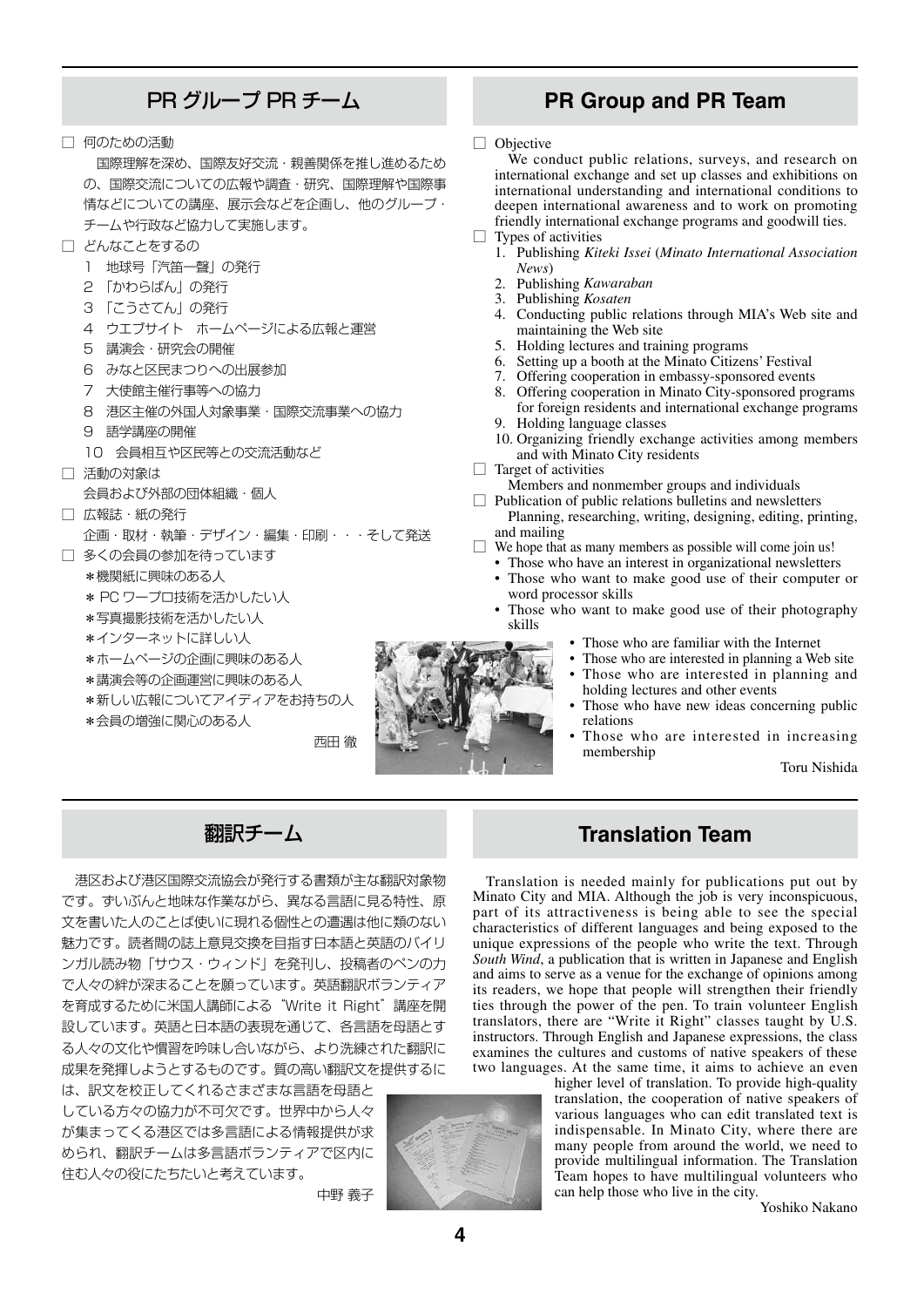海外からのお客様や友人、あるいは日本に住む外国人の方々へ の簡単なアテンド通訳から、日本の文化・社会現象を説明できる 英語力を磨きます。その他、世界で話されているさまざまな英語 に耳慣れ、最新ニュースを聴き取れる幅広い時事語彙力+リスニ ング力UPを目指します。

大島 さくら子

# LRJ、LCJ〈コミュニケーショングループ〉 **<Communication Group>**

LRJ (Let's Rediscover Japan)、LCJ (Let's Chat in Japanese)は港区国際交流協会の 1 月と 8 月を除く月例の イベントです。LCJ では日本語を学ぶ外国人の日本語カンバー セーション・パートナーを務めます。日によって増減はあります が多い時には日本人外国人双方 10 名ぐらいが、日本語のレベル に応じた小グループに分かれ、共通のテーマを日本語で話し合う 参加費無料のイベントです。学生さんから社会人まで幅広い参加 者です。

 LRJ は英語による講演会で、目的は日本人参加者には知って いるようで良く知らない、日本及び日本文化を学びなおそうとい うもの、外国人参加者には滞在中に日本を理解してもらおうとい うものです。こちらは諸経費カバーのため参加費は 500 円です。 講師は日本人、外国人が概ね半々で務めます。参加者は概ね 20 名から 25 名で、外国人の参加者は 4 ~ 5 名位です。外国人の 中には日本文化を研究している方も多く、我々日本人も知らない ことが出てきて驚かされます。テーマは原則として日本及び日本 文化についてですが必ずしも絶対ではありません。外国人講師の お話の過去のいくつかの例では、「こけしの話」、「屏風の話」、「幕 末・明治初期の写真術」、「家族構成の変化に伴う日本家屋の変遷」、 「インドにおける仏教の現状」、「日本の裁判員制度について」な ど、国籍も米、英、仏、印、中国、比、台湾、チリ、イスラエル

など多岐にわたっています。大学教 授、ビジネスマンから家庭の主婦ま でお仕事も多彩です。また日本人の 発表では「漆について」、「雅楽につ いて」、「日本酒の知識」、「家紋につ いて」、「茶道の知識」、「仏教の基礎 知識」、「海外駐在時の忘れられない 思い出」などこちらも興味あるテー マでした。

 原則とし毎月第 3 土曜に 11 時 から LCJ,1 時 30 分から LRJ を三 田 NN ホールで行っています。ぜひ ご参加ください。そしてぜひ発表に も参加してください。大歓迎です。 講演が終わってからお茶をのみなが らの会話が続きます。新しい内外の 友人の輪も広がります。

新田 辰雄



# 通訳養成講座 **Brush Up English Course**

Polish your interpreting skills for situations ranging from simply helping guests and friends from overseas or foreign residents living in Japan to explaining Japanese culture and social phenomena. The class aims to help you grow more accustomed to the various forms of English spoken around the world and improve your speaking and listening skills over a broad range of subjects in the latest news.

Sakurako Oshima

# **LRJ and LCJ**

Every month, except January and August, MIA holds an event called Let's Rediscover Japan (LRJ) and another called Let's Chat in Japanese (LCJ). At LCJ, members serve as Japaneselanguage conversation partners for foreign residents who are studying Japanese. The number of participants varies each time, but there have been up to 10 Japanese and 10 foreign residents who break into small groups according to Japanese ability and discuss a common theme in Japanese. This event is free of charge. Participants include a broad range of people, from students to fulltime workers.

At LRJ, lectures are given in English to teach Japanese participants aspects of Japan and Japanese culture that they thought they knew (but often do not) and provide foreign participants with information about Japan during their stay here. To cover miscellaneous costs, a participation fee of ¥500 is charged. Approximately half of the lecturers are Japanese, and the other half are foreigners. The number of participants ranges from roughly 20 to 25, four or five of which are usually foreigners. Many of the foreign participants conduct research on Japanese culture, and you would be amazed at the interesting details that they know, details that even the Japanese are not familiar with. As a rule, lecture themes are on Japan and aspects of Japanese culture, but this is not always the case. Examples of past themes presented by foreign lecturers include "*Kokeshi*" (traditional dolls made of wood), "*Byobu*" (folding screens), "Photography in the Last Days of the Tokugawa Shogunate and the Beginning of the Meiji Era," "Trends in Japanese Homes with Changes in the Composition of the Family," "Buddhism in India Today," and "The

Jury System in Japan." Lecturers come from many countries around the world, including the United States, the United Kingdom, France, India, China, the Philippines, Taiwan, Chile, and Israel. Participants come from a wide range of occupational backgrounds, from college professors and businessmen to housewives. In addition, themes presented by Japanese lecturers, such as "*Urushi*" (lacquer), "*Gagaku*" (old court music), "Japanese Sake," "About *Kamon*" (family crests), "*Sado*" (tea ceremony), "Basic Buddhism," and "Unforgettable Memories while Stationed Overseas," were also interesting.

As a rule, these events are held on the third Saturday of the month at Mita NN Hall; LCJ is held from 11:00 a.m., and LRJ is held from 1:30 p.m. By all means, come join us! And please participate as a lecturer as well. Lecturers would be most welcome. After a lecture, people tend to continue chatting while having tea. Your circle of friends is sure to grow.

Tatsuo Nitta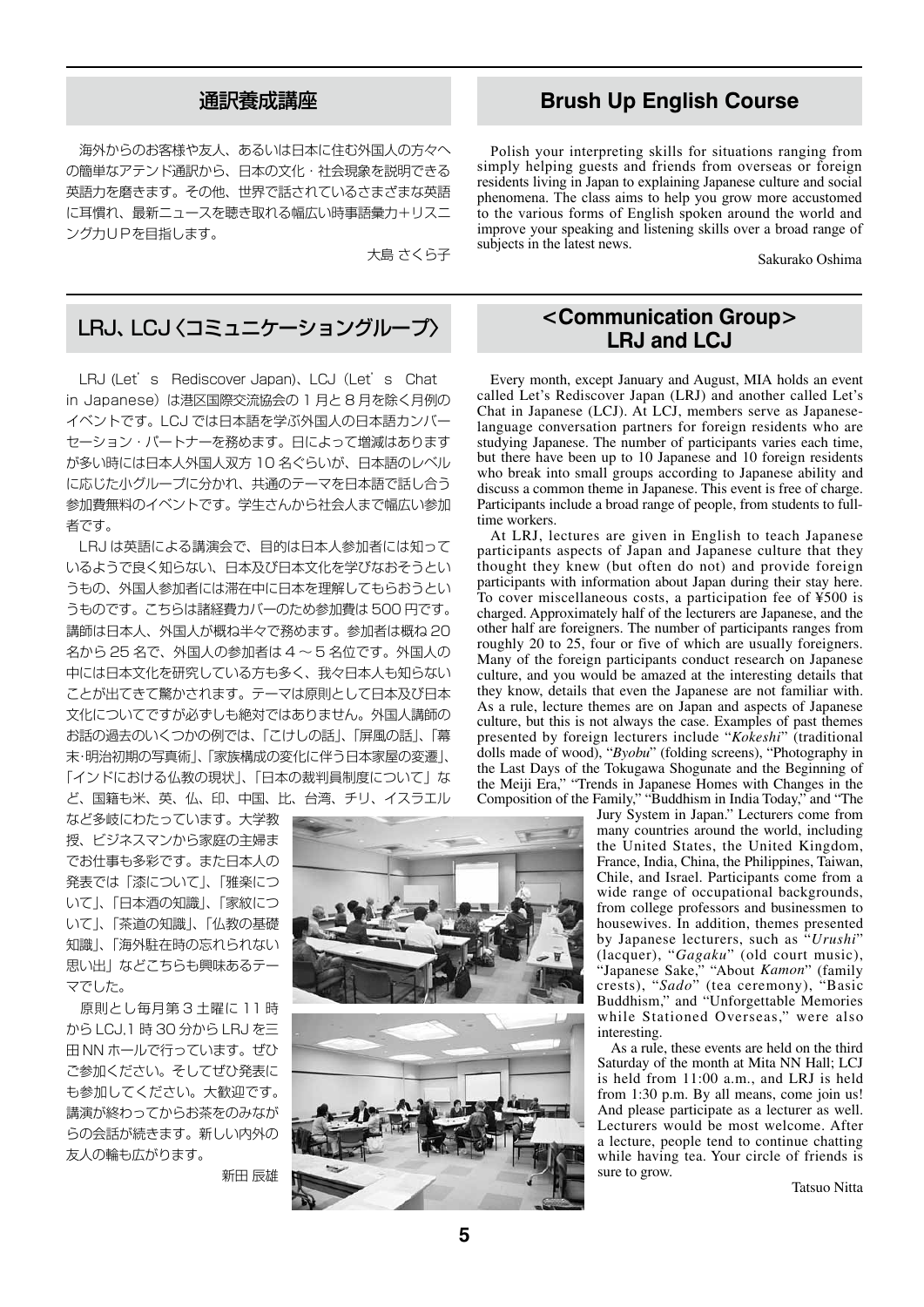上海出身の講師が二つの教室で中国の標準語とされる普通話を 指導してくれています。クラスは単語や文章を繰り返し声に出す ことから始まります。複雑で難しい中国語の発音に慣れなくては 実用になりません。日本語の祖に接する面白さは漢字の国に育っ た者が得る特典でしょうか。漢詩からは日常なにげなく使ってい る日本語表現の原典に出くわすこともあり、思わず感嘆の声をあ げてしまいます。広大な中国への旅心が膨れ上がります。

中野 義子

 世界で 4 億人以上の人が話しているスペイン語。さまざまな 人々に接したいと願う港区国際交流協会のメンバーとしては、こ のおおらかな言語を学びたいと思うのも当然のことでしょう。初 心者から何年か学習した人までを対象にして 3 つのクラスが開設 されています。エクアドル、ボリビア、チリ出身の女性講師が各 クラスを担当しています。リズムが聞こえればすでに腰が動き出 しているダンス気質、すぐに感涙で熱くなる人情、エネルギーを 抑えきれない溌剌元気、講師の個性はいずれもラテン系。生徒も たちまち巻き込まれてスペイン語で血を沸かせているようです。 中野 義子

# 中国語教室 **Chinese Language Classes**

An instructor from Shanghai offers two classes in standard conversational Chinese. These classes start by repeating vocabulary and sentences out loud. We will not be able to use Chinese effectively unless we get used to pronouncing this complex and difficult language. Perhaps learning the precursor of the Japanese language is fun because we have the special advantage of having grown up in a land that uses kanji. Often, we learn the origin of everyday Japanese expressions from Chinese poetry, and we end up happily saying, "Oh!" and "Ah!" in unison. The class will stir your heart and make you want to travel to vast and spacious China. Yoshiko Nakano

# スペイン語教室 **Spanish Language Classes**

More than 400 million people in the world speak Spanish. Perhaps as MIA members who hope to meet people from all over the world, it is only natural that we would like to learn this flexible language. There are three classes for everyone, from beginners to those who have studied the language for years. Female instructors from Ecuador, Bolivia, and Chile take care of each class. One of the instructors has dancing so ingrained in her that she starts to shake her hips at the sound of a rhythmical beat. Another is quite emotional, causing her eyes to immediately fill with heartwarming tears. The third is bubbling with energy that she cannot keep from overflowing. These unique instructors all have their roots in Latin culture. Students seem to catch their instructors' passions immediately through the Spanish language. Yoshiko Nakano

日本に住む外国の人たちが、日 本の生活習慣や文化の違いを超え て快適に暮らすことができるため には、まず日本の言葉がわかるこ とが必要だと思います。

 港区国際交流協会の日本語教室 は、港区と周辺に住む外国の人た ちを対象に、協会が設立された翌 年に有志の会員によって発足し、 現在に至ります。

 初回から港区独自の教科書を作 り、今までに改訂を重ねながら初 級のⅠ、Ⅱ、Ⅲのレベル3まで 作り上げ、これを使って授業を 行っています。教科書は日常会話

を重視し、よく使われるごく普通の表現をいろいろな場面の会話に 取り入れました。

 学習のねらいは、日本語の基礎を身につけてもらい、身の回りの 生活用語がわかり自分の意思を表現できるようになることです。

 定員 20 名のクラスですが、国籍は最低 5 か国から多いときは 10 か国以上にもなります。20 名が一堂に会せばそこは小さな世 界です。初めてのクラスでは、生徒さんたちの真剣なまなざしに場 慣れしている教師でも緊張し、身の引き締まる思いがします。

日本語クラス **Japanese Language Classes**

We believe that for foreign residents to live comfortably in Japan, they will need to overcome differences in customs and culture in everyday life. To do this, it is first of all necessary for them to understand the Japanese language.

MIA's Japanese language classes were started on a volunteer basis a year after the association was established. They were geared to foreign residents who lived in Minato City and neighboring areas, and the classes continue even today.

From the beginning, we created our own Minato City textbooks. To date, we have produced textbooks for three

levels—levels I, II, and III—for the beginner's course. We have revised these books many times and continue to use them in class. The textbooks emphasize basic conversation, and we worked oftused expressions into conversations in various situations.

The objective of our classes is to help participants learn basic Japanese so that they can understand the things going on around them in everyday life and be able to express themselves.

Although the capacity of each class is 20 people, the different nationalities that are represented range from 5 to more than 10. When 20 people come together in one place, we have a microcosm.

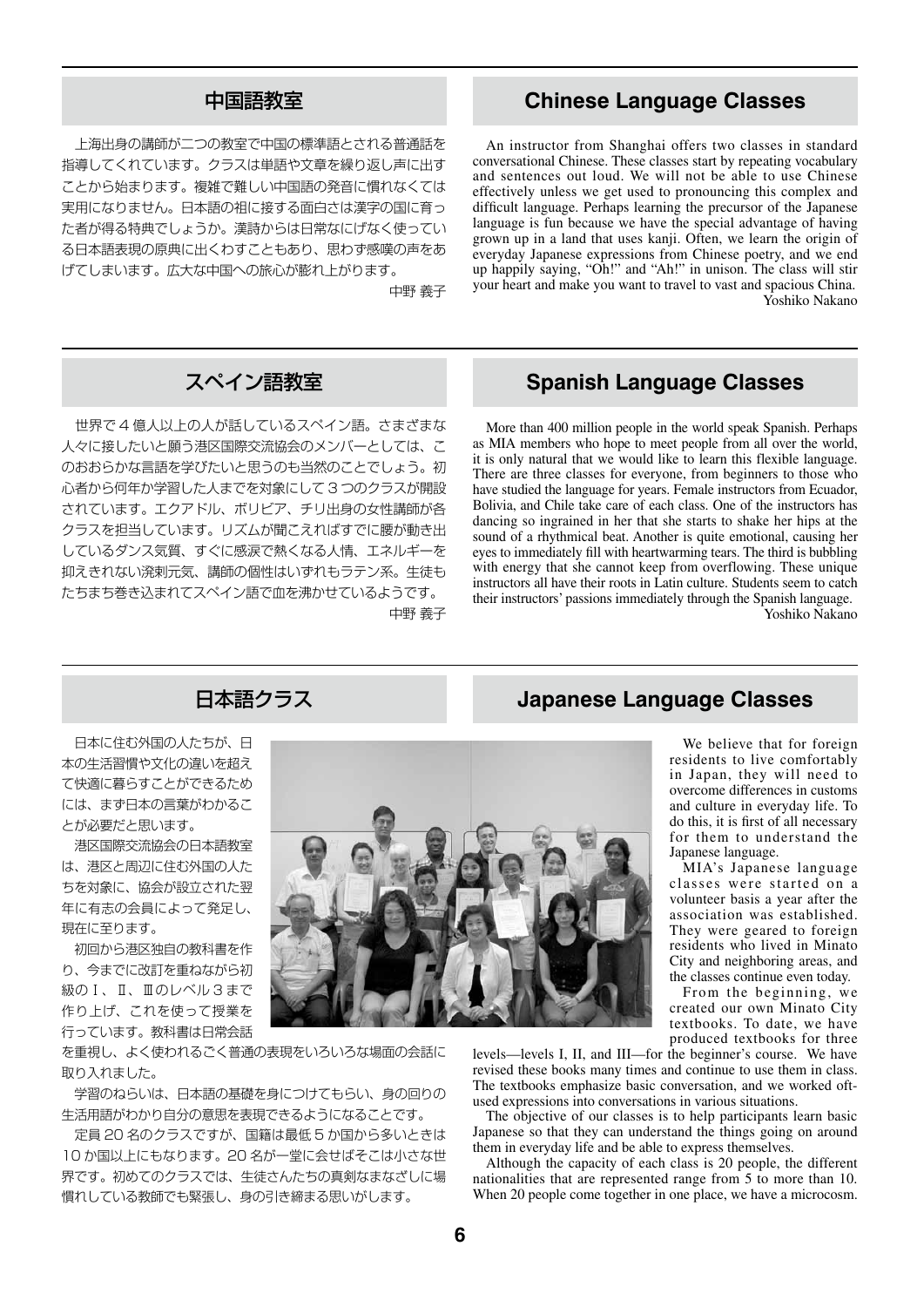コースが終わるころにはお互いに親しくなり、中にはその後も交流 が続いている人もいるようです。すばらしいことだと思います。

 言葉はその国の文化です。私たち教師は日本語をただ単にコミュ ニケーションの手段として教えるのではなく、日本の言葉の背後に あるすばらしい文化も伝え、学習者の皆さんからは、いろいろな国 の文化を学んでいきたいと思います。そして日本語の学習を通して、 国際交流がよりいっそう発展していくことを願っております。

木下 貞子

 現在、外国人相談室では大きく分けて 2 つの活動をしています。 まずひとつ目は、文字通り「外国人相談室」。すべて事前予約が 必要となりますが、毎週以下の時間帯で日本在住の外国人の方か らの相談を受け付けています。

- ・毎週水曜日 午前 10 時~午後 2 時
- ・毎週木曜日 午後 7 時~午後 8 時
- ・毎週土曜日 午前 9 時~午前 10 時半

 もちろん私たちは専門家ではありませんから、VISA のことや 税金のこと、労働法のことなどすべての相談事にお答えできるわ けではありませんが、その内容に適した相談窓口を紹介すること はできます。

 また、外国に住むというのは、言葉の壁だけではなく生活習慣 の違いもあり、結構精神的な負担も大きいと思われますが、誰か 悩みを聞いてくれる人がいるというだけで、ある程度の負担は取 り除かれるものです。気軽にご利用いただきたいと思います。

 ふたつ目の活動は「日本語カンバセーションパートナー」といっ て、日本人と外国人のパートナー同士、日本語で会話をしてもら うというものです。

 まず、同性でなるべく話の合いそうな人同士をこち らでマッチングして、パートナーとしてご紹介します。 それでお互いよければ後は本人同士、MIA 内でお茶を 飲んだり、日本文化を探索しに行ったりなど自由に行 動していただくことが可能です。

興味のある方はぜひお問い合わせください。

中島 牧子



In the first class, the students all look very serious, and even the instructor, who is used to the environment, is affected by the tense atmosphere.

By the end of the course, all the students are good friends, and some of them continue to get together even after the class is over. We think this is wonderful.

Language captures the culture of a country. We instructors strive to teach not only the Japanese language as a means of communication but also the beautiful culture that serves as a backdrop for the language of Japan. Also, we hope to learn about various cultures around the world from our students. Through these classes, we hope that international exchange will develop further.

Sadako Kinoshita

# 外国人相談室 **Foreigners' Advisory Service**

Today, the Foreigners' Advisory Service offers two general programs. The first, as the name suggests, is an advisory service for foreign residents. Reservations are required, and consultation hours are as follows:

• Wednesdays, 10:00 a.m. to 2:00 p.m.

• Thursdays, 7:00 to 8:00 p.m.

• Saturdays,  $9:00$  to  $10:30$  a.m.

Of course, because we are not specialists, we are not able to answer all questions concerning visas, taxes, or labor laws. However, we are able to introduce you to the appropriate office that can help you with your question or problem.

In addition, living in a foreign country means not only dealing with a language barrier and cultural differences but also emotional stress, and we believe that simply talking about your concerns and having someone there to listen helps alleviate the problem somewhat. We hope that everyone will feel free to take advantage of this service.

The second program pairs up foreign and Japanese residents as conversation partners so that the foreign resident can practice speaking in Japanese.

First, we introduce people to potential partners, trying to match those who are of the same sex and likely to be able to talk with each other. If the two agree to be partners, they are free to do

> whatever they want, from having tea inside MIA to stepping out to explore Japanese culture on their own.

> Please call for more information if your are interested in this program. Makiko Nakajima

 中国文学に接したい。でも一人で長編に挑む根気には自信がな い。だれか一緒に読んでくれる人はいないかなぁ。そんな思いが 作った小さな集まり。「三国志」が終わり、次いで「水滸伝」に 挑戦中。中国人仲間とともに口角泡を飛ばして翻訳文からも伝わ る勇壮な好漢らの活躍に興奮しています。同好の士が気軽に集ま れる場所があるのです。誰かと一緒にやりたいことの第一歩を踏 み出したければ、港区国際交流協会に相談するのが良いでしょう。 中野 義子

# 同好の士の小さな集まり **Small Gatherings of People with the Same Interest**

Let's say you want to study Chinese literature but do not think you have enough willpower to stick with it alone on a long-term basis and wonder if there is anyone you can read with. This is how the small gatherings began. After successfully completing *The Romance of the Three Kingdoms*, the group is looking to take on *The Water Margin*. Passion runs high with Chinese friends as you follow the adventures of brave men, the excitement coming across even through translated literature. There are places where fellow fans can meet. If you would like to take the first step toward starting a gathering with others, why not talk to MIA?

Yoshiko Nakano